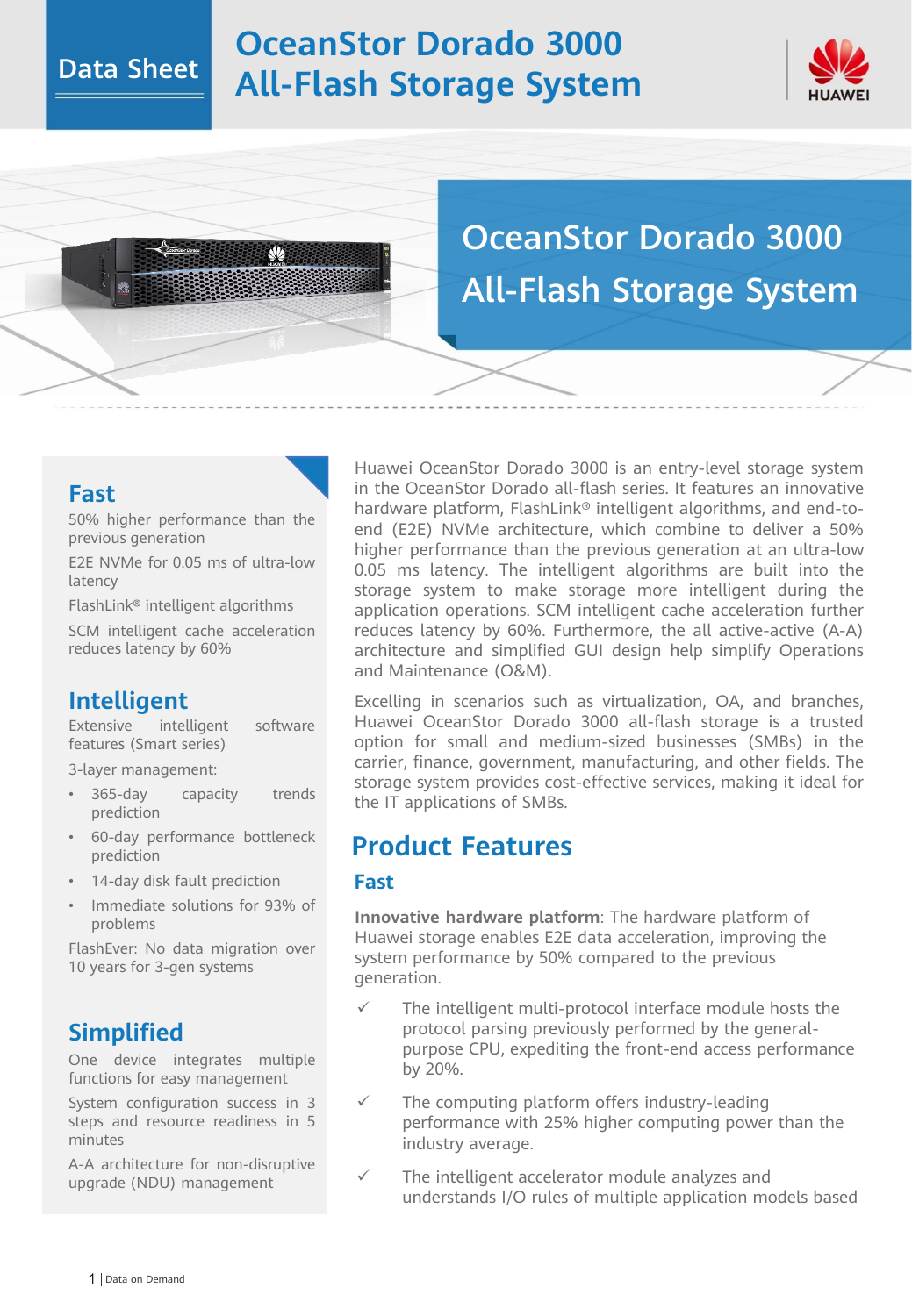# **OceanStor Dorado 3000 All-Flash Storage System**



**FlashLink®** 



Smart SSD enclosure



on machine learning frameworks to implement intelligent prefetching of memory space. This improves the read cache hit ratio by 50%.

- SmartCache + SCM intelligent multi-tier caching identify whether or not the data is hot and uses different media to store it, reducing the latency by 60% in OLTP (100% reads) scenarios.
- The intelligent SSD hosts the core Flash Translation Layer (FTL) algorithm, accelerating data access in SSDs and reducing the write latency by half.
- The intelligent hardware has a built-in Huawei storage fault library that accelerates component fault location and diagnosis, and shortens the fault recovery time from 2 hours to just 10 minutes.

**Intelligent algorithms:** Most flash vendors lack E2E innate capabilities to ensure full performance from their SSDs. OceanStor Dorado 3000 runs industry-leading FlashLink® intelligent algorithms based on self-developed controllers, disk enclosures, and operating systems.

- Many-core balancing algorithm: Taps into the many-core computing power of a controller to maximize the data processing capability.
- Service splitting algorithm: Offloads reconstruction services from the controller enclosure to the smart SSD enclosure to ease the load pressure of the controller enclosure for more efficient I/O processing.
- $\checkmark$  Cache acceleration algorithm: Accelerates batch processing with the intelligent module to bring intelligence to storage systems during application operations.

The data layout between SSDs and controllers is coordinated synchronously.

- Large-block sequential write algorithm: Aggregates multiple discrete data blocks into a unified big data block for disk flushing, reducing write amplification and ensuring stable performance.
- Independent metadata partitioning algorithm: Effectively controls the performance compromise caused by garbage collection for stable performance.
- I/O priority adjustment algorithm: Ensures that read and write I/Os are always prioritized, shortening the access latency.

FlashLink® intelligent algorithms give full play to all flash memory and help Huawei OceanStor Dorado achieve unparalleled performance for a smoother service experience. **E2E NVMe architecture for full series:** All-flash storage has been widely adopted by enterprises to upgrade existing IT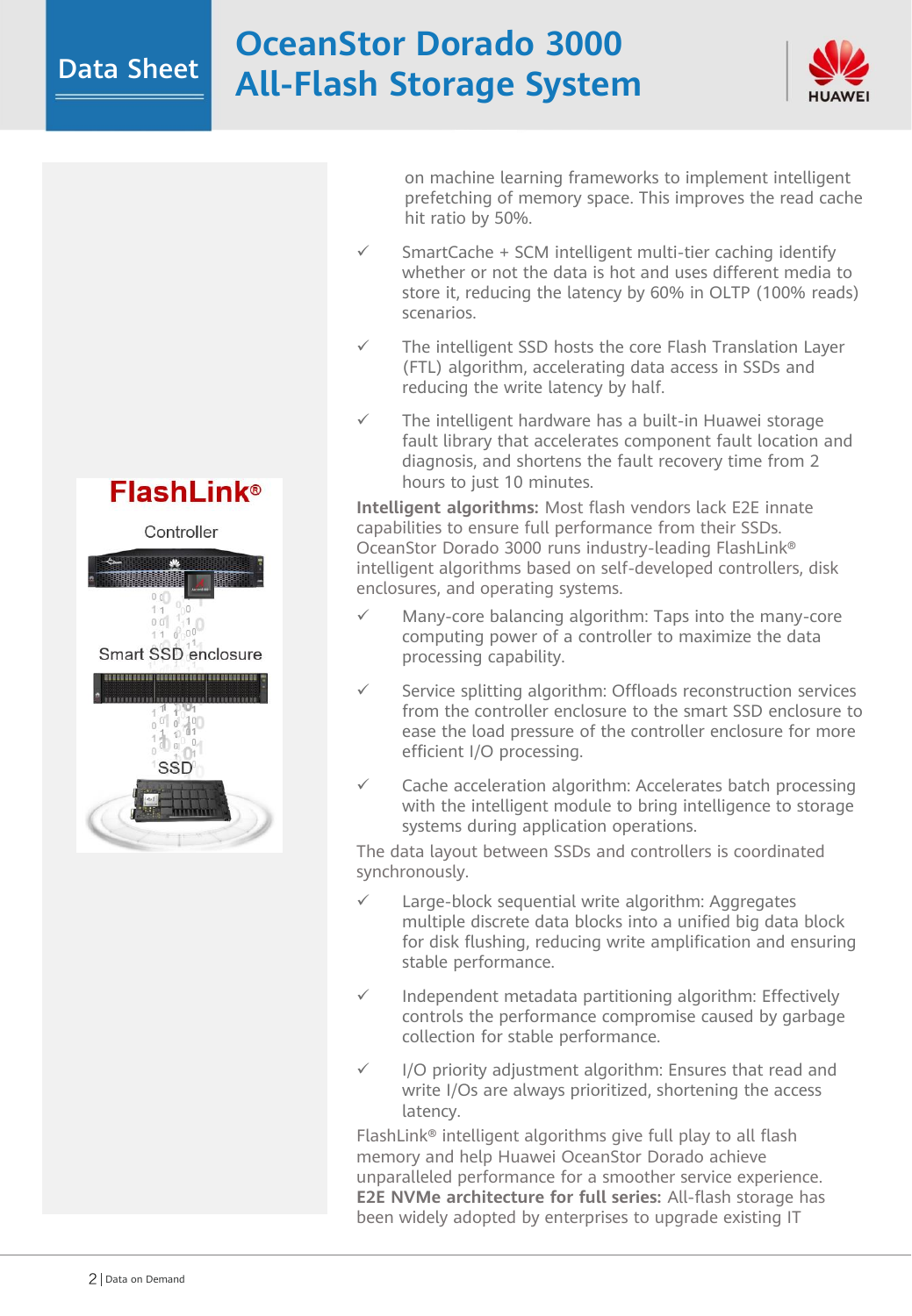# **OceanStor Dorado 3000 All-Flash Storage System**









systems, but always-on service models continue to push IT system performance boundaries to a new level. Conventional SAS-based all-flash storage cannot break the bottleneck of 0.5 ms latency. NVMe all-flash storage, on the other hand, is a future-proof architecture that implements direct communication between the CPU and SSDs, shortening the transmission path. In addition, the quantity of concurrencies is increased by 65,536 times, and the protocol interaction is reduced from four times to two, which doubles the write request processing. Huawei is a pioneer in adopting end-to-end NVMe architecture across the entire series. OceanStor Dorado 3000 uses the industry-leading 32 Gb FC-NVMe/25 Gb RoCE protocols at the front end and adopts Huawei-developed linklayer protocols to implement failover within seconds and plugand-play, thus improving the reliability and O&M. It also uses a 100 Gb RDMA protocol at the back end for E2E data acceleration. This enables latency as low as 0.05 ms and 10x faster transmission than SAS all-flash storage.

**Linear increase of performance and capacity:** Unpredictable business growth requires storage to provide simple linear increases in performance as more capacity is added to keep up with ever-changing business needs. OceanStor Dorado 3000 supports scale-out of 16 controllers, and IOPS increases linearly as the quantity of controller enclosures increases, matching the performance needs of future business development.

#### **Intelligent**

**On and off-cloud synergy**: Huawei OceanStor Dorado 3000 all-flash system combines general-purpose cloud intelligence with customized edge intelligence over a built-in intelligent hardware platform, providing incremental training and deep learning for a personalized customer experience. The eService intelligent O&M and management platform collects and analyzes over 190,000 device patterns on the live network in real time, extracts general rules, and enhances basic O&M.

**Intelligence throughout service lifecycle**: Intelligent management covers resource planning, provisioning, system tuning, risk prediction, and fault location, and enables 60-day and 14-day predictions of performance bottlenecks and disk faults respectively, and immediate solutions for 93% of problems detected.

**Extensive intelligent software features**: Thin provisioning and data reduction improve space utilization; intelligent QoS improves service quality; and intelligent heterogeneous virtualization and data migration combine to ensure simplified system lifecycle management.

**FlashEver**: The intelligent flexible architecture implements component-based upgrades without the need for data migration within 10 years. Users can enjoy latest-generation software and hardware capabilities without investing again in the related storage software features.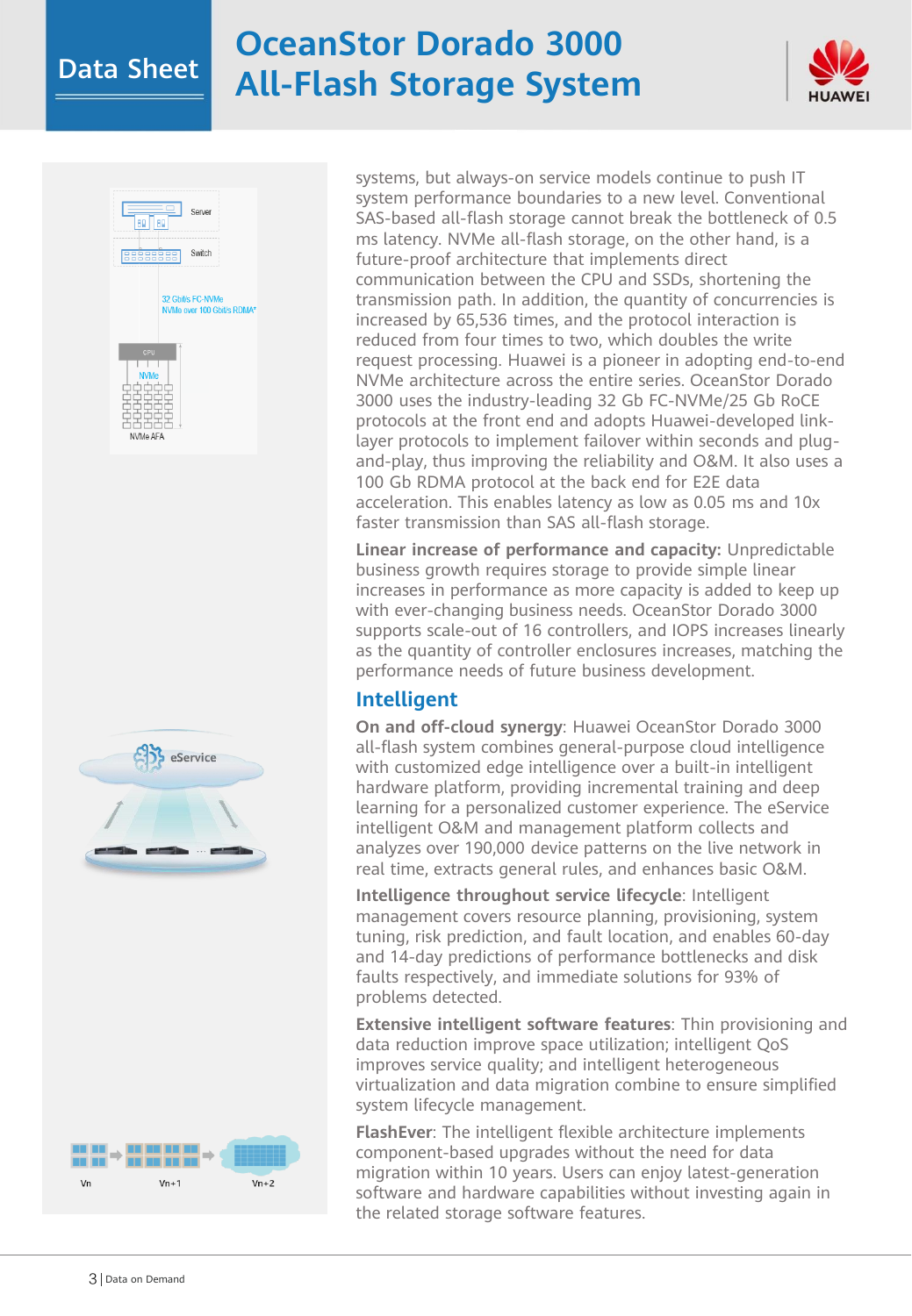# **OceanStor Dorado 3000 All-Flash Storage System**



#### **Simplified**

#### **Simple management**\*:

Huawei OceanStor Dorado 3000 delivers SAN and NAS services and supports their parallel access. Built-in containers support storage and compute convergence. The convergence of crossgeneration devices allows for joint resource usage. As such, multiple functions are converged to simplify management and greatly reduce the TCO.

**Simple configuration**: A brand-new graphical user interface (GUI) greatly simplifies the configuration process of traditional storage. This facilitates storage system configuration in just three steps and resource readiness in just five minutes, without assistance from dedicated personnel. This meets the key requirements of SMBs for simple and easy-to-use IT systems.

**Simple O&M**: The active-active architecture ensures there is no LUN ownership, meaning a LUN does not belong to any specific controller. In addition, load balancing and non-disruptive upgrade (NDU) are supported. O&M personnel do not need to prepare much on the host side before an upgrade, greatly improving O&M efficiency.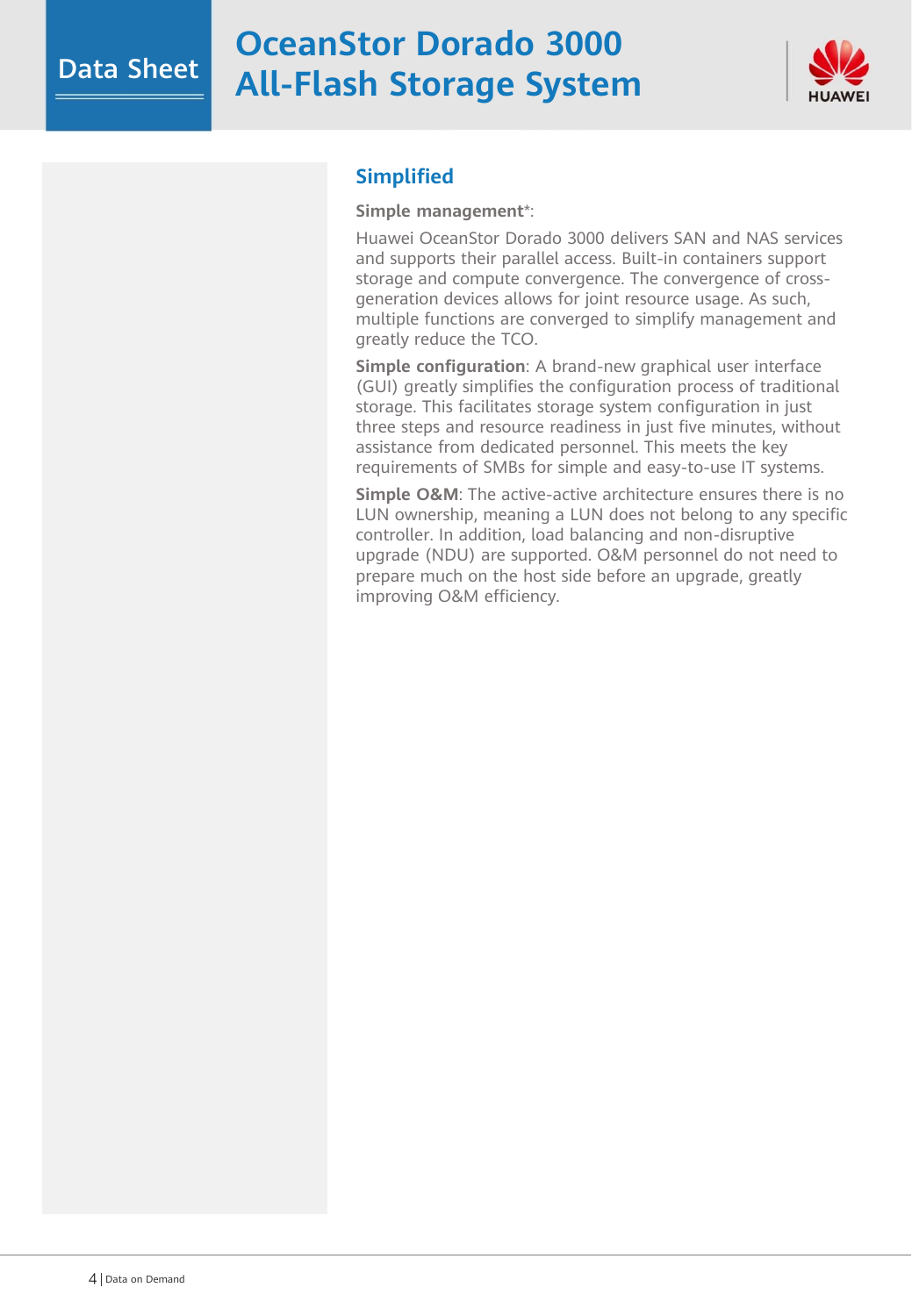

# **Technical Specifications**

Data Sheet

| <b>Model</b>                                                                              | <b>OceanStor Dorado 3000</b>                                                                                                                                                                                                                                                                                             |                        |
|-------------------------------------------------------------------------------------------|--------------------------------------------------------------------------------------------------------------------------------------------------------------------------------------------------------------------------------------------------------------------------------------------------------------------------|------------------------|
| <b>Hardware Specifications</b>                                                            |                                                                                                                                                                                                                                                                                                                          |                        |
| Maximum Number of<br><b>Controllers</b>                                                   | 16                                                                                                                                                                                                                                                                                                                       |                        |
| <b>Maximum Cache (Dual</b><br>Controllers, Expanding with<br>the Number of Controllers)   | 128 GB-1024 GB                                                                                                                                                                                                                                                                                                           | 192 GB-1536 GB         |
| <b>Supported Storage Protocols</b>                                                        | FC, iSCSI                                                                                                                                                                                                                                                                                                                | FC, iSCSI, NFS*, CIFS* |
| <b>Front-End Port Types</b>                                                               | 8/16/32 Gbit/s FC/FC-NVMe*, 10/25/40/100 GbE, 25 Gb NVMe over RoCE*                                                                                                                                                                                                                                                      |                        |
| <b>Back-End Port Types</b>                                                                | SAS 3.0/100 Gb RDMA                                                                                                                                                                                                                                                                                                      |                        |
| <b>Maximum Number of Hot-</b><br>Swappable I/O Modules per<br><b>Controller Enclosure</b> | 6                                                                                                                                                                                                                                                                                                                        |                        |
| <b>Maximum Number of Front-</b><br><b>End Ports per Controller</b><br><b>Enclosure</b>    | 40                                                                                                                                                                                                                                                                                                                       |                        |
| <b>Maximum Number of SSDs</b>                                                             | 1,200                                                                                                                                                                                                                                                                                                                    |                        |
| <b>SSDs</b>                                                                               | 1.92 TB/3.84 TB/7.68 TB palm-sized NVMe SSD, 960 GB/1.92 TB/3.84 TB/7.68 TB/15.36 TB SAS<br><b>SSD</b>                                                                                                                                                                                                                   |                        |
| <b>SCM Supported</b>                                                                      | 800 GB SCM*                                                                                                                                                                                                                                                                                                              |                        |
| <b>Software Specifications</b>                                                            |                                                                                                                                                                                                                                                                                                                          |                        |
| <b>Supported RAID Levels</b>                                                              | RAID 5, RAID 6 and RAID-TP (tolerates simultaneous failures of 3 SSDs)                                                                                                                                                                                                                                                   |                        |
| <b>Number of LUNs</b>                                                                     | 8,192                                                                                                                                                                                                                                                                                                                    |                        |
| <b>Value-Added Features</b>                                                               | SmartDedupe, SmartVirtualization, SmartCompression, SmartMigration, SmartThin,<br>SmartQoS(SAN&NAS), HyperSnap(SAN&NAS), HyperReplication(SAN&NAS),<br>HyperClone(SAN&NAS), HyperMetro(SAN&NAS), HyperCDP(SAN&NAS), CloudBackup*,<br>SmartTier*, SmartCache*, SmartQuota(NAS)*, SmartMulti-Tenant(NAS)*, SmartContainer* |                        |
| <b>Storage Management</b><br>Software                                                     | <b>UltraPath</b><br>DeviceManager<br>eService                                                                                                                                                                                                                                                                            |                        |
| <b>Physical Specifications</b>                                                            |                                                                                                                                                                                                                                                                                                                          |                        |
| <b>Power Supply</b>                                                                       | Controller enclosure: 100V-240V AC ± 10%, 192V-288V DC, -48V to -60V DC<br>Disk enclosure: 100V-240V AC ± 10%, 192V-288V DC, -48V to -60V DC                                                                                                                                                                             |                        |
| <b>Dimensions</b><br>$(H \times W \times D)$                                              | SAS controller enclosure: 86.1 mm x 447 mm x 520 mm<br>NVMe controller enclosure: 86.1 mm x 447 mm x 620 mm                                                                                                                                                                                                              |                        |
|                                                                                           | SAS SSD enclosure: 86.1 mm $\times$ 447 mm $\times$ 410 mm<br>NVMe SSD enclosure*: 86.1 mm x 447 mm x 620 mm                                                                                                                                                                                                             |                        |
| Weight                                                                                    | SAS controller enclosure: ≤ 30 kg NVMe controller enclosure: ≤ 32 kg<br>SAS SSD enclosure: ≤ 20 kg NVMe smart SSD enclosure: ≤ 35 kg                                                                                                                                                                                     |                        |
| <b>Operating Temperature</b>                                                              | $-60$ m to +1800 m altitude: 5° C to 35° C (bay) or 40° C (enclosure)<br>1800 m to 3000 m altitude: The max. temperature threshold decreases by 1° C for every<br>altitude increase of 220 m                                                                                                                             |                        |
| <b>Operating Humidity</b>                                                                 | 10% RH to 90% RH<br>*For further details on specifications with an asterisk for a specific project, please contact Huawei sales.                                                                                                                                                                                         |                        |